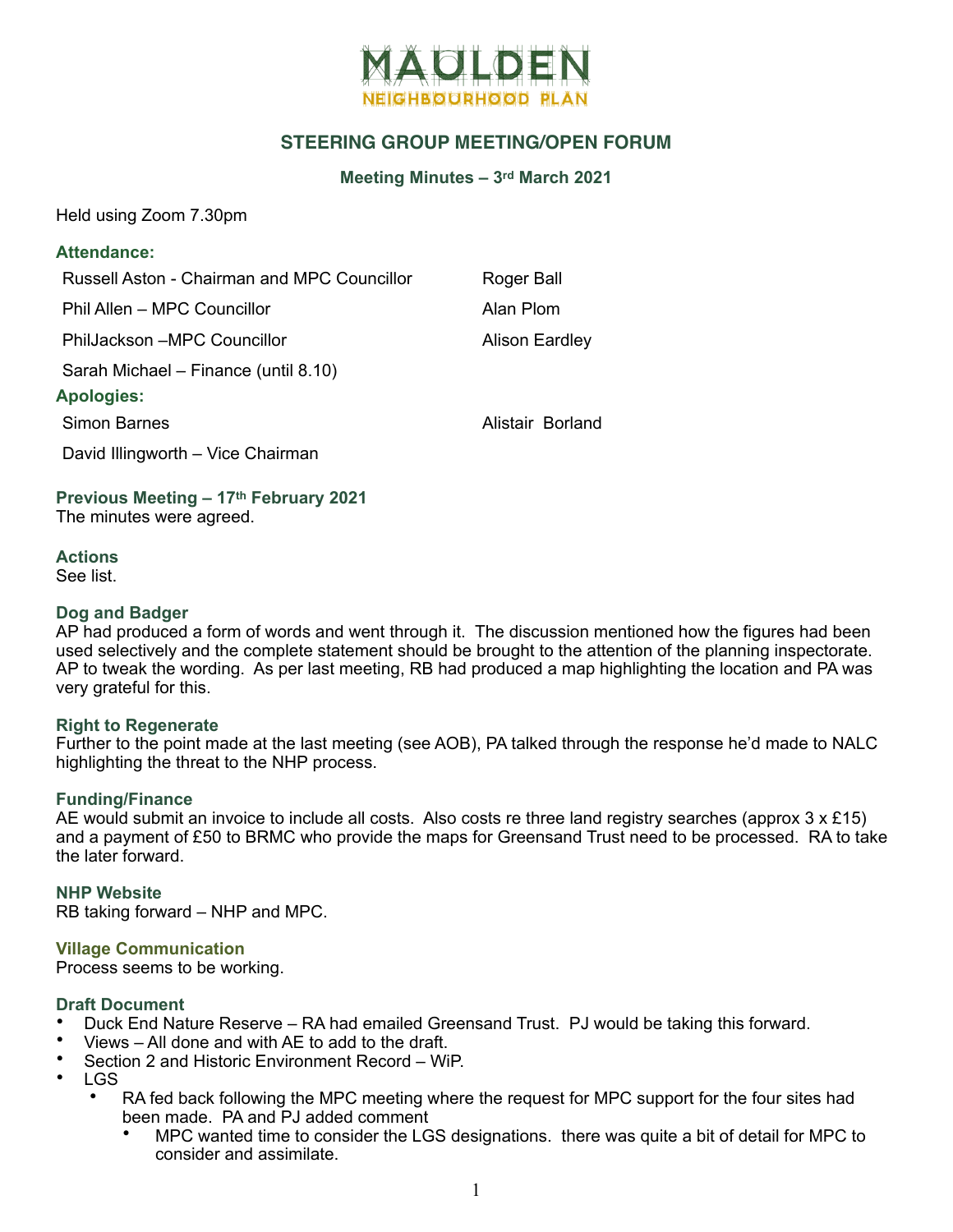- The project to consider the MPC land included the possibility of a car park and there was concern an LGS designation may prevent this.
- There was comment that an LGS designation was restrictive and would prevent MPC from taking forward actions re the MPC allotment land.
- Some comment about Cobbits and Limersey Lane was made.
- The meeting noted that it may be that MPC do not agree to the LGS designation for the allotment land. Or, that for the allotment land MPC accept an LGS designation in part. It could be that we have MPC objecting to a NHP proposal.
- For LGS in general there is no requirement for a landowner to agree to it. A landowner would comment at Regulation 14 stage and also at Regulation 16 when an appeal or response would be made to the Examiner. Conversely community groups could write in and support a designation.
- Examiners were getting stricter and some designation requests were not being agreed.
- The LGS discussion developed into how the existing list had been created and whether other sites should be considered. Land behind the Old Farm development was mentioned, as was the land in front of the church behind The George. An exercise to consider other sites to be undertaken alongside the progression of the NHP
- SEA AE would speak with Tom Price.
- Flood Risk Management Policy- Discussed and no clear consensus. Not of high importnce but may be useful. AE to speak with CBC.
- In order to surface any more issues, RA was keen to get the draft to MPC. Once the mapping was completed it should be in an appropriate place to share.
- Section 8 some descriptions to be tweaked RB to take forward. 8.2 reference to the village hall PJ to take forward.

# **AOB**

# **Meetings**

Next meeting Wednesday 17th March at 7.30pm using the same Zoom details.

# **Actions**

| <b>Date</b> | <b>Action</b>                                                                                                                                                                                                                     | Who                             | <b>Update</b>                                                                                   |
|-------------|-----------------------------------------------------------------------------------------------------------------------------------------------------------------------------------------------------------------------------------|---------------------------------|-------------------------------------------------------------------------------------------------|
| 29<br>July  | <b>Ongoing Village Communication</b><br>MPC Update - RA<br>Parish magazine - DI.<br>Parish notice boards. DI via John Coyle.<br>$\bullet$<br>Maulden Voice and Alternative Maulden - SB<br>$\bullet$<br>Website – RB<br>$\bullet$ | RB, DI,<br>SB, RA               | Ongoing<br>4 Nov - AP to take over from SB<br>18 Nov - AP, Post made<br>Ongoing                 |
| 6/1         | Local Green Spaces - An assessment was needed for all the<br>allotments and the Maulden Bowls Club                                                                                                                                | RA, AE<br>& AP                  | $Jan - WiFi$<br>Feb - Allotments done, Bowls<br>Club part.<br>Mar - Complete                    |
| 6/1         | Local Green Spaces - Owners needed to be identified and<br>contacted. Land registry searches to be used. Template letters<br>were available. (Mar RA send to RB)                                                                  | RA,<br>RB, DI,<br>SM,<br>AP, AE | Jan - WiP<br>Feb – To be allocated out. See<br>body of these minutes.<br>Mar - WiP              |
| 6/1         | Views – Reasons for why they are important to be documented.                                                                                                                                                                      | <b>SM</b>                       | Jan - WiP<br>Feb - Additional views being<br>collated with wording. Two to do<br>Mar - Complete |
| 6/1         | Centre for Sustainable Energy - AE to contact                                                                                                                                                                                     | AE                              | Jan, Feb, Mar - WiP                                                                             |
| 6/1         | Local Community Facilities - Existing activity regarding<br>developments to the Village Hall to be found out.                                                                                                                     | RA-PJ                           | Jan - WiP<br>Feb - No update<br>Mar - PJ to take forward                                        |
| 15/1        | Historic Environment Record - This may be incomplete. AP to<br>speak with the Historical Society requesting their review and input.                                                                                               | AP                              | Feb - WiP                                                                                       |